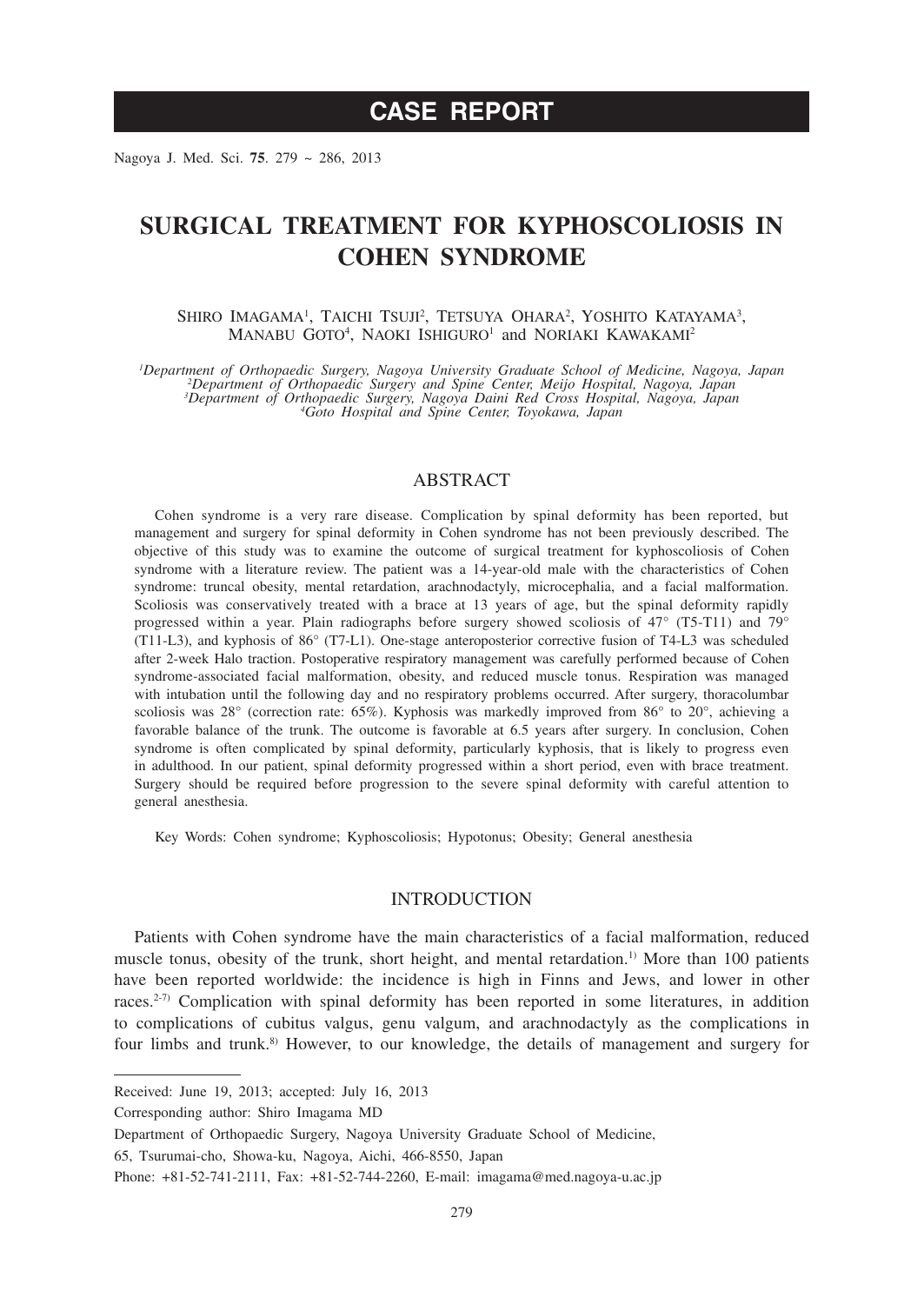spinal deformity in Cohen syndrome have not been described. Herein, we report the case of a patient with Cohen syndrome who underwent surgical treatment for kyphoscoliosis. Consent for publication has been obtained from him and his parents.

## CASE REPORT

The patient was a 14-year-old male with mental retardation who had been diagnosed with Cohen syndrome at a pediatric clinic. He had undergone right femoral epiphysiodesis at 12 years of age, but had no other relevant past or familial medical history. Scoliosis was diagnosed at 13 years of age and conservative brace treatment was performed at another hospital. However, the scoliosis progressed by 20° within a year and the patient was referred to our Hospital.

At the first examination, the patient had a height of 158 cm and a body weight of 62 kg. He had obesity of the trunk and other characteristic features of Cohen syndrome, including mental retardation, arachnodactyly and microcephalia. Characteristic physical features of Cohen syndrome were also observed, including marked prominence of the nose root, wide nose wing, short philtrum, extorsion of thick lips, and large incisors (Fig. 1). Blood tests showed no abnormalities and there were no neurological abnormalities. Thoracic kyphosis was obvious and a 15° rib hump was noted, showing coronal decompensation.

On preoperative plain radiograph, scoliosis of T5-T11 was 47°, that of T11-L3 was 79°, L3 tilt was 34°, and kyphosis of T7-L1 was 86° (Fig. 2A,B). In the lateral bending film, both the



**Fig. 1** Photographs of the patient. In addition to obesity of the trunk, thin limbs, and microcephalia, characteristic features of Cohen syndrome were observed, such as marked prominence of the nose root, wide nose wing, short philtrum, extorsion of thick lips, and large incisors. The coronal balance of the trunk was inclined.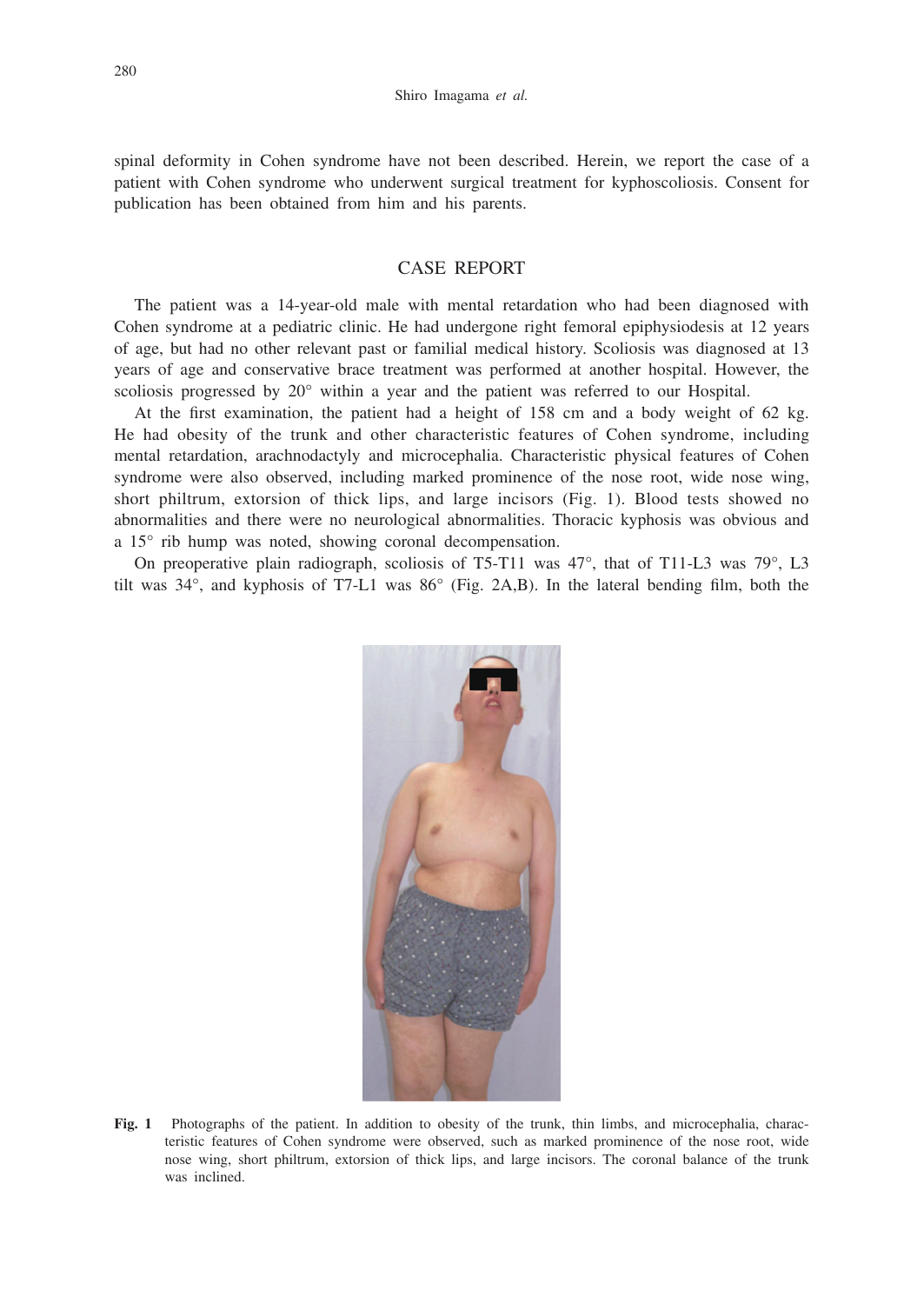

**Fig. 2** Plain radiographs before surgery. A: Scoliosis of T5-T11 was 47°, that of T11-L3 was 79°, and L3 tilt was 34°. B: Kyphosis of T7-L1 was 86°. C, D: In the lateral bending film, the thoracic and thoracolumbar curves were rigid. E: In the lateral traction film, kyphosis was improved to 35° (T7-L1).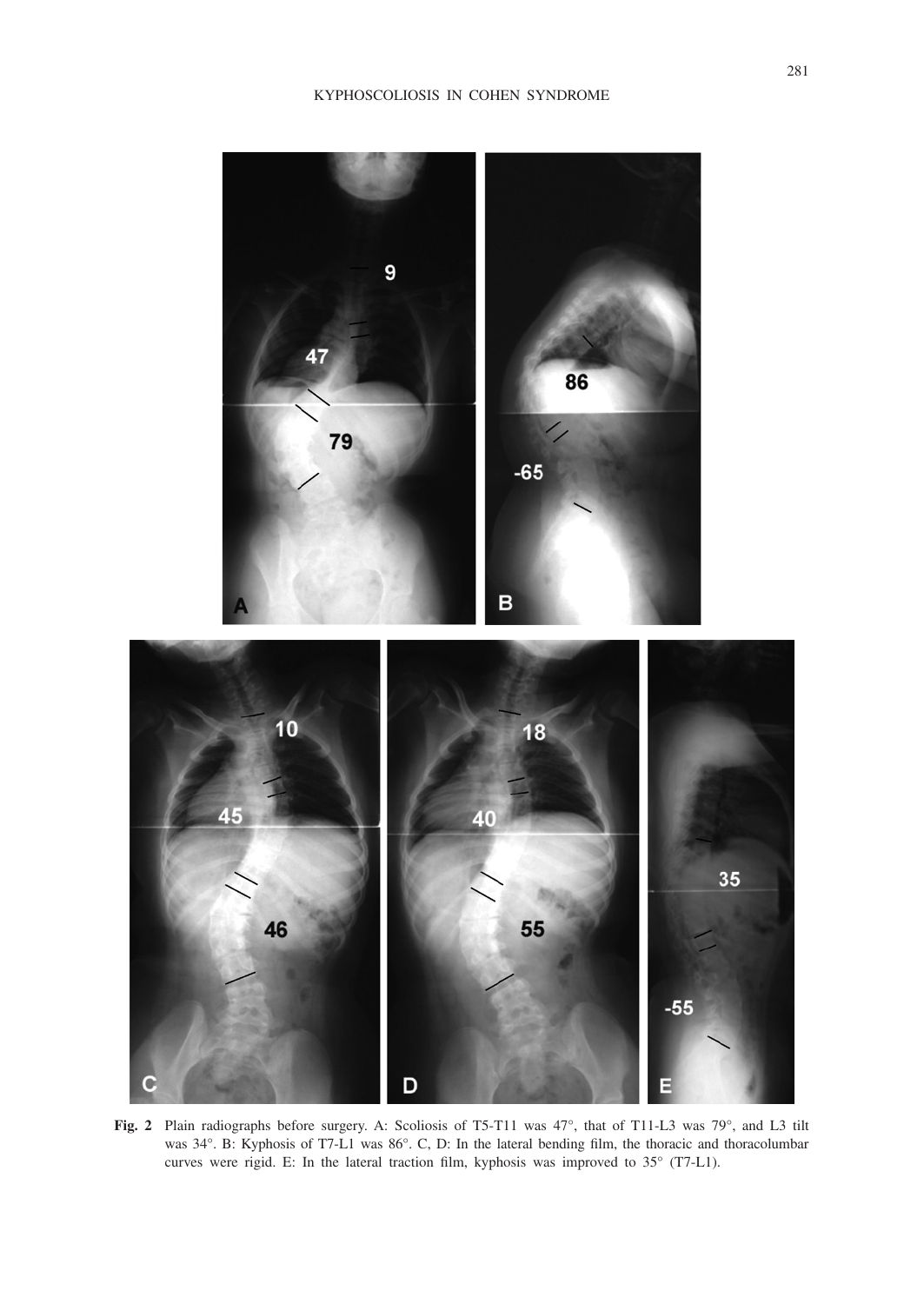thoracic and thoracolumbar curves were rigid (Fig. 2C,D). In the traction film, the thoracolumbar scoliosis was  $52^{\circ}$ , showing a slight improvement, and kyphosis was improved to  $35^{\circ}$  (Fig. 2E). There were no features of congenital scoliosis or kyphosis.

Surgery was planned because conservative brace treatment was ineffective, the scoliosis was very progressive, and kyphosis was marked. Halo traction was planned for two weeks before surgery to prevent paralysis induced by sudden surgical correction. Anterior and posterior combined surgery was scheduled for rigid symptomatic scoliosis, with the goal of improving kyphosis by posterior correction using the cantilever technique without osteotomy, because some correction was already apparent on lateral traction plain radiograph. After discussion with the parents of the patient, one-stage anteroposterior corrective fusion of T4-L3 was scheduled. Due to possible postoperative protraction of anesthesia-induced muscle relaxation due to reduced muscle tonus, the potential difficulty of the patient to rest due to mental retardation, and difficulty with reintubation due to facial abnormality, postoperative respiratory management with intubation was planned for safety after discussion with anesthesiologists.

#### *Surgery*

Initially, left anterior thoracotomy was performed in the right lateral position and anterior corrective fusion was applied to T12-L3 using the TSRH system (Medtronic Sofamor Danek ) and rib bone grafting. For using of pedicle screws in the posterior surgery, screws were inserted in the lower half of the vertebral body. The posture was then changed to the prone position and posterior corrective fusion of T4-L3 was performed using pedicle screws, hooks, wire, and iliac bone grafting. Kyphosis was corrected using a cantilever while applying Halo traction and scoliosis was corrected by applying compression and distraction forces and additional in situ bending. Spinal cord monitoring was stable during surgery. The total operation time was 8 hours and 6 minutes, and the total blood loss was 1246 ml. Homologous blood transfusion was avoided by intraoperative blood recovery and preoperative autologous blood collection.

There were no problems concerning general anesthesia during surgery. A total of 5 mg of vecuronium was administered, but no delay of recovery from the muscle relaxant effect or arousal occurred after surgery. To ensure safe postoperative respiratory management, intubation was performed and the tube was removed on the following day. The patient started walking at 1 week after surgery. He was discharged to home without complications.

Postoperative plain radiographs showed thoracolumbar scoliosis of 28°, giving a correction rate of 65%, and the L3 tilt was improved from 34° to 9°. Kyphosis was also markedly improved from 86° to 20° and a favorable balance of the trunk was achieved. Bony fusion was obtained without loss of correction and good body balance was maintained at 6.5 years after surgery (Fig. 3A,B).

#### DISCUSSION

The incidence of Cohen syndrome is relatively high in Finland and Israel, but is still rare, with a rate of 1 in  $105,000$  persons in the Finnish population.<sup>9)</sup> Only about 10 Japanese cases have been reported. $10,111$ ) Cohen syndrome is transmitted by autosomal recessive inheritance. The responsible gene, COH1, is located at  $8q22$ ,<sup>12-14)</sup> but the causal genetic link has not been completely proven<sup>15)</sup> and solitary cases have also been reported.<sup>16</sup> A patient with Cohen syndrome is normal for some time after birth, but muscle tonus slowly decreases, a delay in motor development becomes apparent, and the patient does not start independent walking until 2–5 years of age. Marked prominence of the nose root, a wide nose wing, short philtrum, extorsion of thick lips,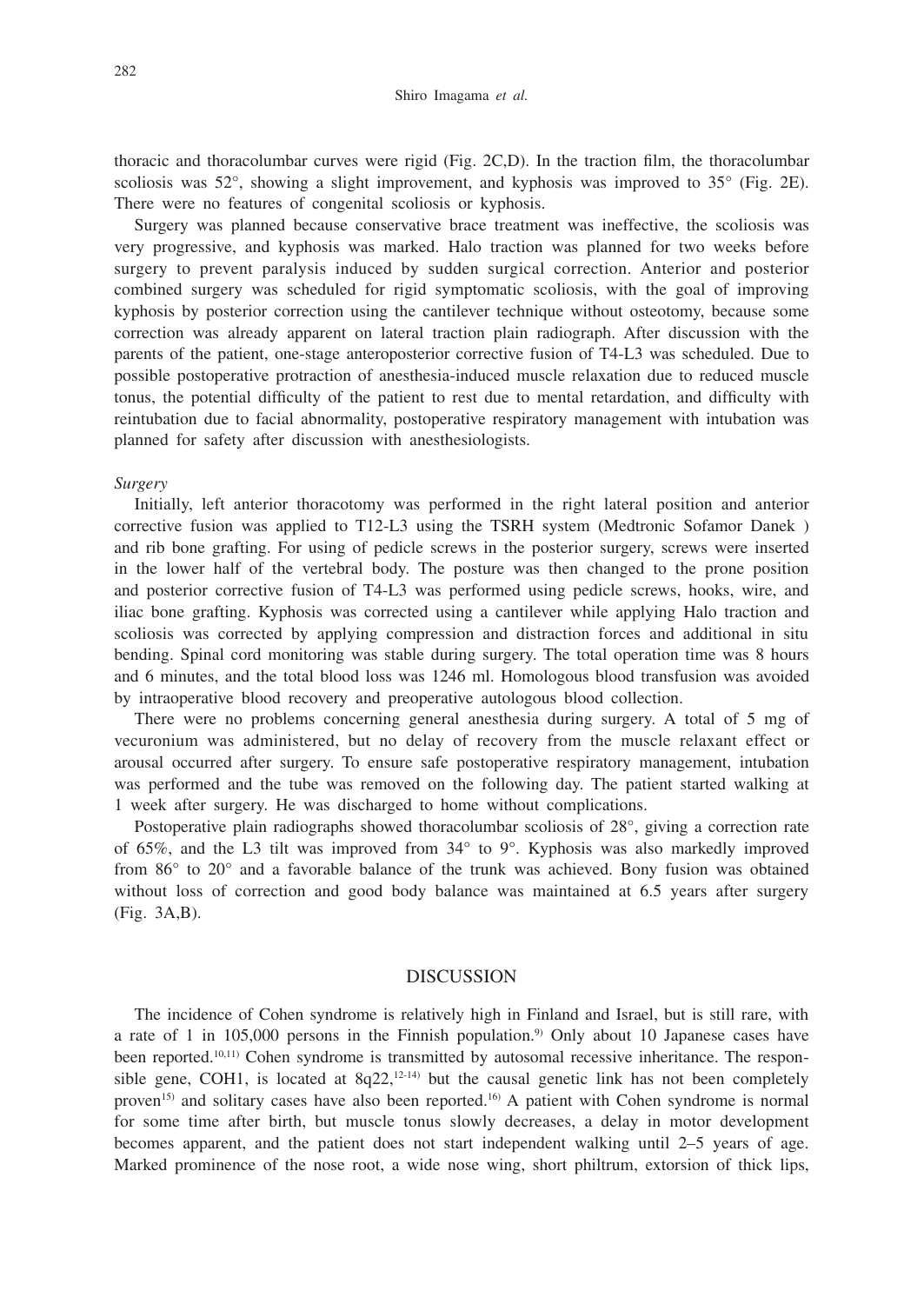

**Fig. 3** Plain radiographs after surgery. A: Thoracolumbar scoliosis was 28° (T11-L4), giving a correction rate of 65%, and L3 tilt was improved from 34° to 9°. B: Kyphosis was markedly improved from 86° to 20° (T7-L1)

and large incisors are observed as specific features. However, microcephalia is the abnormality that is initially noticeable, at about 1 year after birth.<sup>17</sup> Survival is favorable because there is no severe complication involving visceral organ dysfunction.<sup>8,18)</sup>

There are 6 characteristic symptoms of Cohen syndrome: facial malformation, reduced muscle tonus, truncal obesity, short height, mental retardation, and visual abnormality, and patients are divided into Finland and Israel types based on differences in visual loss and other symptoms of complications.10) The Finland type is complicated by pigmentary degeneration of the retina and leukopenia, but is not sensitive to infection. The Israel type does not have these complications and tends to be milder than the Finland type.<sup>19)</sup> The patient in this report was of the Israel type, and it is interesting that severe kyphoscoliosis occurred in this relatively mild type. Complication of Cohen syndrome by spinal deformity is known, but to our knowledge this is the first report describing surgical correction of spinal deformity.

Among English literatures on spinal deformity in Cohen syndrome, Cohen reported a 100% incidence (3/3) of scoliosis,<sup>1)</sup> and Chandler *et al.* found an incidence of kyphoscoliosis of 31% in 33 patients  $(3-46$  years of age) registered in a Cohen syndrome support group.<sup>2)</sup> However, neither of these studies reported measured values or the method of evaluation of kyphoscoliosis. Kivitie-Lallio *et al.* measured the scoliosis and thoracic kyphosis angles in 17 Finnish patients with Cohen syndrome (4 children and 13 adults) and found incidences of scoliosis of 59% and of severe thoracic kyphosis ( $>40^{\circ}$ ) of 75%.<sup>8)</sup> These are interesting results, but it should be noted that most of the data were from adult patients, and the details of the thoracic kyphosis angle or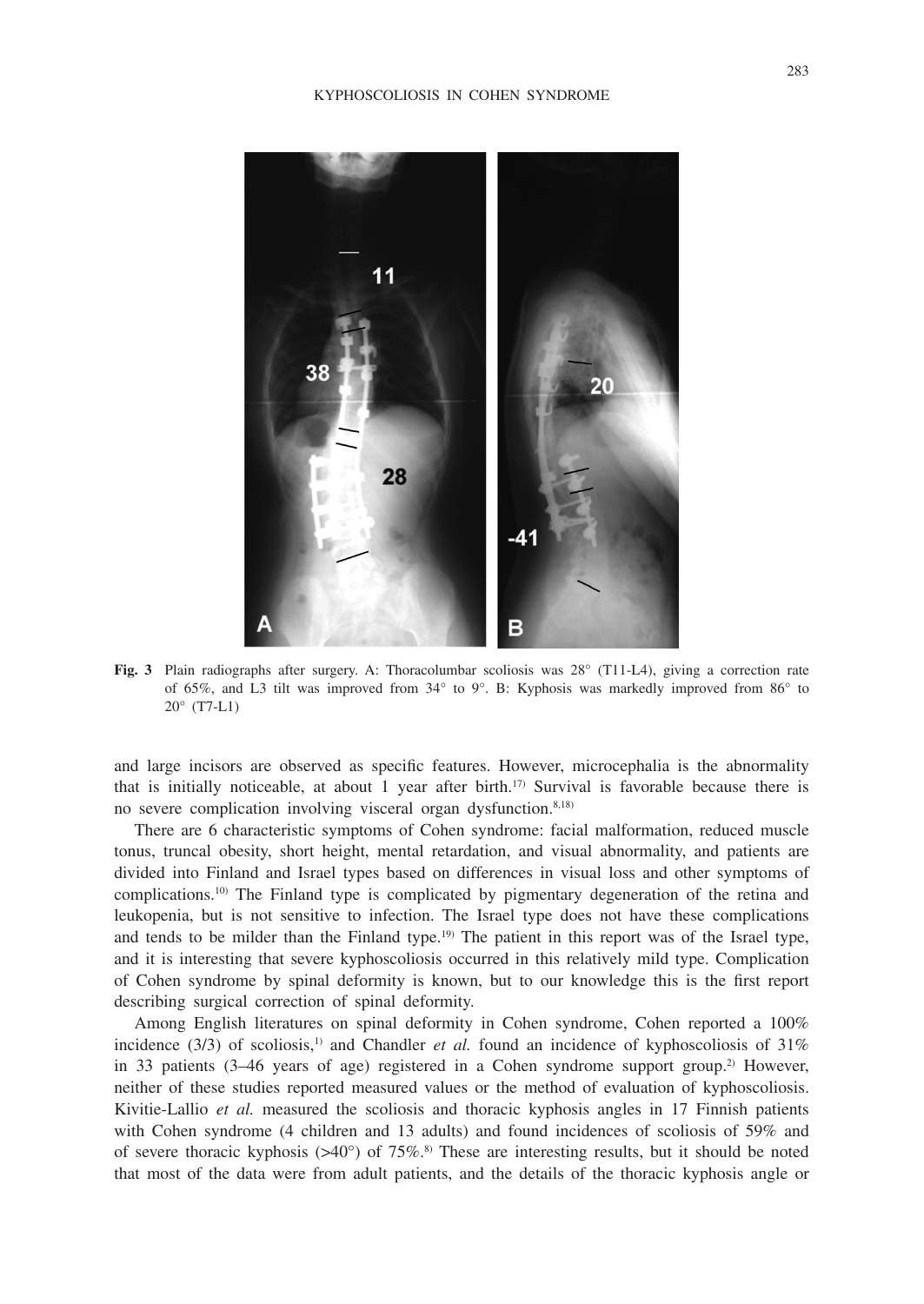thoracolumbar and lumbar kyphosis, plain radiographs, and treatment of spinal deformity were unavailable. Regarding the 4 pediatric patients, there was no scoliosis or kyphosis in a 1-year-old patient; 10° lumbar scoliosis and 48° thoracic kyphosis in a 5-year-old patient; no scoliosis, but 45° thoracic kyphosis in a 14-year-old patient; and no scoliosis and unevaluated kyphosis in a 15-year-old patient. In the 13 adults (mean age 36 years old, range 20–57 years old), scoliosis was present in 11 (85%), with a mean thoracic kyphosis angle of  $56^{\circ}$  (19–86 $^{\circ}$ ), and the angle was  $\geq 40^{\circ}$  in 10 (77%). Thus, the rate of complication by scoliosis in patients aged ≤15 years old was 25% and the thoracic kyphosis angle was  $\geq 40^{\circ}$  in 50%, showing that the findings of spinal deformity were mostly derived from adults. However, this result is expected since spinal deformity in Cohen syndrome is not congenital, but is caused by reduced muscle tonus.

Abnormal connective tissue that leads to reduction of muscle tonus and tendon and ligament relaxation has been assumed to be a cause of Cohen syndrome, based on the presence of enhanced urinary hyaluronic acid secretion.<sup>11)</sup> Associated severe obesity may also cause scoliosis and kyphosis, which may promote progression of spinal deformity. These findings suggest two important points. First, since the incidence of complication by thoracic hyperkyphosis is high in children and adults in the past report, not only scoliosis but also progressive kyphosis and kyphoscoliosis should be of concern in Cohen syndrome. Second, the high rate of complication of spinal deformity in adults suggests that the risk of advancement of scoliosis in adulthood is high, even it remains mild in childhood, and spinal deformity may occur in adulthood. It is difficult to make a definite statement because of the small number of patients with Cohen syndrome and the absence of data based on observation of the condition over time. However, reduced muscle tonus and obesity may be risks for spinal deformity and careful course observation for adulthood spinal deformity is necessary, in addition to follow-up of childhood spinal deformity.

Regarding treatment, it may be appropriate to use brace treatment first, since no surgery for spinal deformity accompanying Cohen syndrome has previously been reported. However, the effect of and compliance with brace treatment may be poor because of severe obesity and mental retardation. Furthermore, deformity progressed within a short period in our patient and Kivitie-Kallio *et al.* also reported many adult cases with severe kyphosis. Thus, avoidance of surgery may not be possible, especially for kyphosis. In follow-up, conservative treatment should be performed carefully with attention to the risk of rapid progression of spinal deformity, and surgery should be considered before deformity progresses to a severe state. Anterior and posterior surgery was performed and favorable correction and bone fusion were achieved in this patient. However, posterior surgery without anterior surgery is often considered sufficient. Correction may be possible if osteotomy is concomitantly employed, but the policy of our department is to perform anterior and posterior surgery for severe symptomatic spinal deformity, provided that anterior surgery is applicable and that no problems with general anesthesia are identified in discussion with the anesthesia department before surgery. Prevention of a postoperative crankshaft phenomenon by segmental pedicle screw fixation in posterior surgery has been reported, but we selected a procedure that ensures release of the vertebral bodies and achieves anterior bone fusion. This choice was made because the case involved symptomatic kyphoscoliosis, for which detailed surgery has not been previously reported, and a favorable outcome was achieved.

Potential complications of general anesthesia should also be examined prior to surgery.<sup>6,20)</sup> After surgery, the muscle relaxant effect of anesthesia may be protracted due to reduced muscle tonus, aspiration may occur because of restlessness due to mental retardation, and reintubation may be difficult because of facial malformation. Due to these risks, intubation was used for postoperative respiratory management for safety in our case, after discussion with anesthesiologists. Meng *et al.* reported a case of general anesthesia for MRI testing in a 28-year-old patient with Cohen syndrome and stated the importance of sufficient preparation with anticipation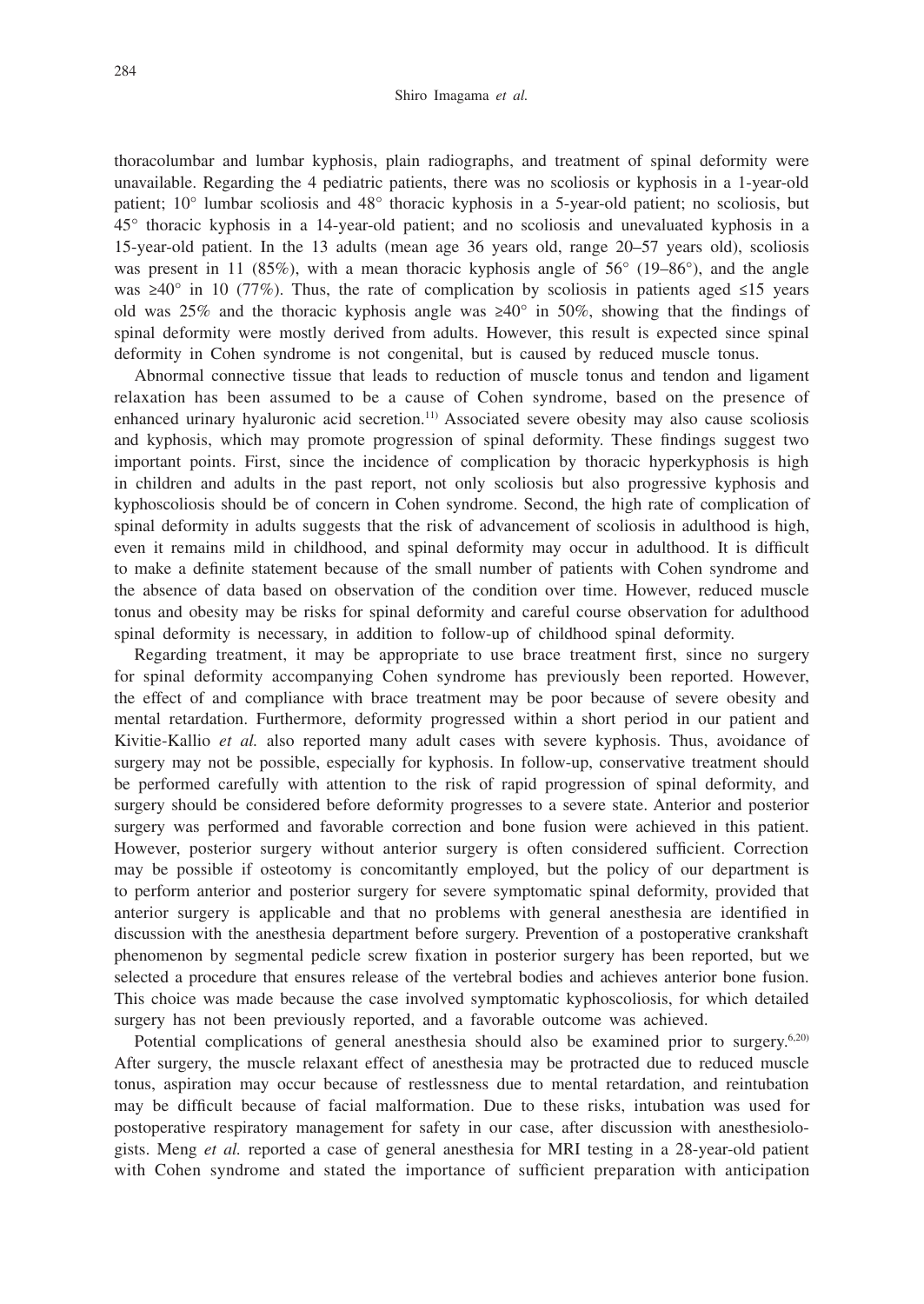#### KYPHOSCOLIOSIS IN COHEN SYNDROME

of potential problems, including consideration of tracheotomy.<sup>6)</sup> We note that no problems with general anesthesia occurred during surgery in our patient, and postoperative respiratory management without intubation may have been possible because no delay in recovery from the muscle relaxant effect or arousal occurred. However, intraoperative anesthesia and postoperative respiratory management are important in a patient with Cohen syndrome because this condition is accompanied by obesity, facial malformation, reduced muscle tonus, and mental retardation. It is necessary to plan respiratory management carefully to avoid postoperative respiratory problem and achieve a favorable surgical outcome in patients with Cohen syndrome.

## **CONCLUSION**

A case of kyphoscoliosis accompanying pediatric Cohen syndrome was initially treated with a brace, but the deformity progressed within a short period. One-staged anteroposterior corrective fusion was performed with a favorable outcome. Cohen syndrome is a rare disease that is frequently complicated by kyphosis and kyphoscoliosis, and these are likely to progress even in adulthood. Thus, surgery should be required before progression to the severe spinal deformity with careful attention to general anesthesia.

## ACKNOWLEDGEMENTS

The authors thank Ms. Keiko Ogura for her assistance throughout this study. No funds were received in support of this work.

## **REFERENCES**

- 1) Cohen MM, Jr., Hall BD, Smith DW, Graham CB, Lampert KJ. A new syndrome with hypotonia, obesity, mental deficiency, and facial, oral, ocular, and limb anomalies. *J Pediatr* 1973; 83: 280–4.
- 2) Chandler KE, Kidd A, Al-Gazali L, Kolehmainen J, Lehesjoki AE, Black GC, Clayton-Smith J. Diagnostic criteria, clinical characteristics, and natural history of Cohen syndrome. *J Med Genet* 2003; 40: 233–41.
- 3) Chandler KE, Moffett M, Clayton-Smith J, Baker GA. Neuropsychological assessment of a group of UK patients with Cohen syndrome. *Neuropediatrics* 2003; 34: 7–13.
- 4) Howlin P. Autistic features in Cohen syndrome: a preliminary report. *Dev Med Child Neurol* 2001; 43: 692–6.
- 5) Kivitie-Kallio S, Norio R. Cohen syndrome: essential features, natural history, and heterogeneity. *Am J Med Genet* 2001; 102: 125–35.
- 6) Meng L, Quinlan JJ, Sullivan E. The anesthetic management of a patient with Cohen syndrome. *Anesth Analg* 2004; 99: 697–8, table of contents.
- 7) Norio R, Raitta C, Lindahl E. Further delineation of the Cohen syndrome; report on chorioretinal dystrophy, leukopenia and consanguinity. *Clin Genet* 1984; 25: 1–14.
- 8) Kivitie-Kallio S, Eronen M, Lipsanen-Nyman M, Marttinen E, Norio R. Cohen syndrome: evaluation of its cardiac, endocrine and radiological features. *Clin Genet* 1999; 56: 41–50.
- 9) Karpf J, Turk J, Howlin P. Cognitive, language, and adaptive behavior profiles in individuals with a diagnosis of Cohen syndrome. *Clin Genet* 2004; 65: 327–32.
- 10) Kondo I, Nagataki S, Miyagi N. The Cohen syndrome: does mottled retina separate a Finnish and a Jewish type? *Am J Med Genet* 1990; 37: 109–13.
- 11) Okamoto N, Hatsukawa Y, Arai H, Goto M. Cohen syndrome with high urinary excretion of hyaluronic acid. *Am J Med Genet* 1998; 76: 387–8.
- 12) Kolehmainen J, Black GC, Saarinen A, Chandler K, Clayton-Smith J, Traskelin AL, Perveen R, Kivitie-Kallio S, Norio R, Warburg M, Fryns JP, de la Chapelle A, Lehesjoki AE. Cohen syndrome is caused by mutations in a novel gene, COH1, encoding a transmembrane protein with a presumed role in vesicle-mediated sorting